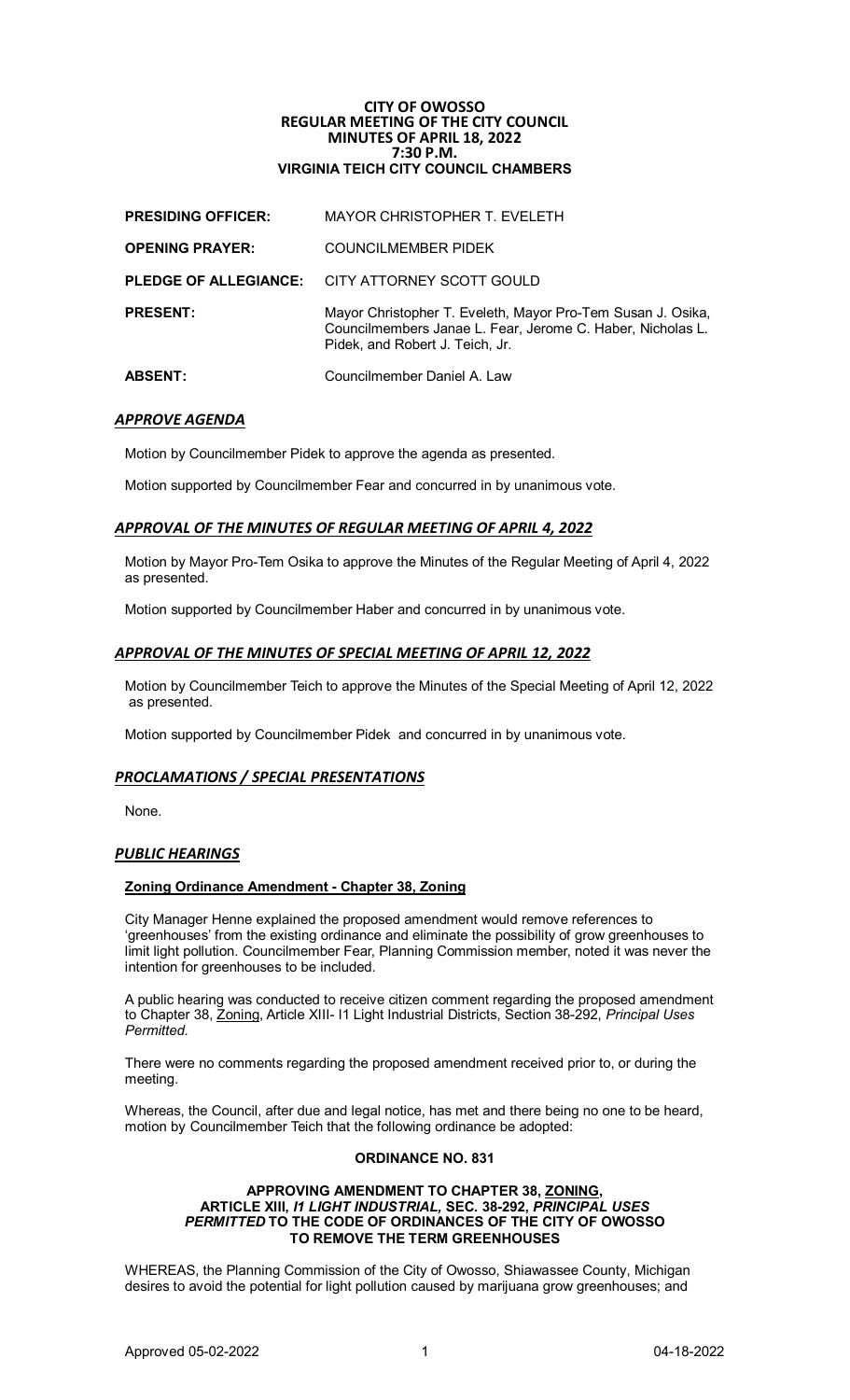WHEREAS, the term "greenhouses" would need to be removed from the Zoning Ordinance to effectuate this change; and

WHEREAS, the Planning Commission held a public hearing, on March 28, 2022 at its regularly scheduled meeting, to receive citizen comment regarding the proposed changes to sections of Chapter 38, Zoning, to remove greenhouses from the list of uses permitted in the I-1, Light Industrial District. Two citizens spoke, both in support of the proposed amendment; and

WHEREAS, the Planning Commission recommends approval of the proposed amendment to Chapter 38, Zoning; and

WHEREAS, the City Council held a public hearing on April 18, 2022, heard all interested persons, and deliberated on the proposed ordinance amendment.

NOW, THEREFORE, BE IT RESOLVED, THAT THE CITY OF OWOSSO ORDAINS THAT:

SECTION 1. AMENDMENT. That Chapter 38, Zoning, Article XIII, *I-1 Light Industrial Districts*, Sec. 38-292, Principal Uses Permitted, shall be amended as follows:

#### **Sec. 38-292. Principal uses permitted.**

In an I-1 district, no building or land shall be used and no building shall be erected except for one (1) or more of the following specified uses unless otherwise provided in this chapter and subject further to the review and approval of the site plan by the planning commission in accordance with section 38-390:

- (1) Any use charged with the principal function of basic research, design and pilot or experimental product development when conducted within a completely enclosed building;
- (2) Any of the following uses when the manufacturing, compounding or processing is conducted wholly within a completely enclosed building. That portion of the land used for open storage facilities for materials or equipment shall meet the requirements of section 38-389 or section 38-393;
	- a. Warehousing and wholesale establishments, and trucking facilities;
	- b. The manufacture, compounding, processing, packaging or treatment of such products such as, but not limited to, bakery goods, candy, cosmetics, pharmaceuticals, toiletries, food products, hardware and cutlery, tool, die, gauge and machine shops;
	- c. The manufacture, compounding, assembling, or treatment of articles or merchandise from previously prepared materials: bone, canvas, cellophane, cloth, cork, elastomers, feathers, felt, fibre [fiber], fur, glass, hair, horn, leather, paper, plastics, rubber, precious or semi-precious metals or stones, sheet metal, shell, textiles, tobacco, wax, wire, wood and yarns;
	- d. The manufacture of pottery and figurines or other similar ceramic products using only previously pulverized clay, and kilns fired only by electricity or gas;
	- e. Manufacture of musical instruments, toys, novelties and metal or rubber stamps, or other molded rubber products;
	- f. Manufacture or assembly of electrical appliances, electronic instruments and devices, radios and phonographs;
	- g. Laboratories—Experimental, film or testing;
	- h. Manufacturing and repair of electric or neon signs, light sheet metal products, including heating and ventilating equipment, cornices, eaves and the like;
	- i. Central dry cleaning plants or laundries provided that such plants shall not deal directly with consumer at retail;
	- j. All public utilities, including buildings, necessary structures, storage yards and other related uses.
- (3) Warehouses, storage and transfer and electric and gas service buildings and yards; public utility buildings, telephone exchange buildings, electrical transformer stations and substations, and gas regulator stations; water supply and sewage disposal plants; water and gas tank holders; railroad transfer and storage tracks; railroad rights-of-way; freight terminals;
- (4) Storage facilities for building materials, sand, gravel, stone, lumber, storage of contractor's equipment and supplies, provided such is enclosed within a building or within a solid wall or fence that meets the requirements of section 38-389 or section 38-393;
- (5) Municipal uses such as water treatment plants, and reservoirs, sewage treatment plants, and all other municipal buildings and uses, including outdoor storage;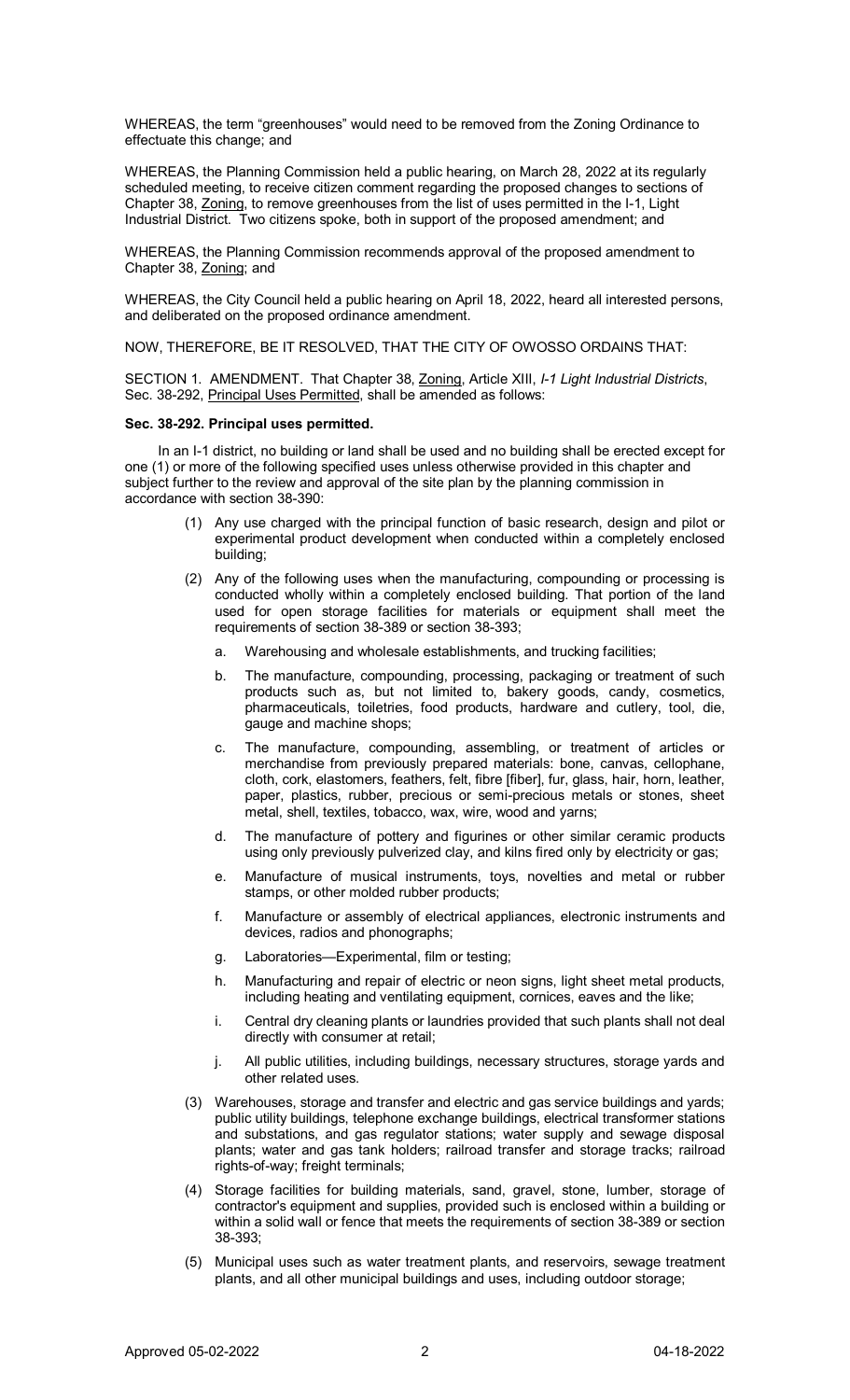- (6) Commercial kennels;
- (7) Other uses of a similar and no more objectionable character to the above uses;
- (8) Accessory buildings and uses customarily incident to any of the above permitted uses;
- (9) Residential structures existing as of January 1, 2012;
- (10) A marijuana provisioning center, grower, processor, safety compliance facility or secure transporter as authorized by the city's medical marijuana facilities licensing— Police power authorizing ordinance;
	- a. Any uses or activities found by the state or a court with jurisdiction to be unconstitutional or otherwise not permitted by state law may not be permitted by the city. In the event that a court with jurisdiction declares some or this entire article invalid, then the city may suspend the acceptance of applications for medical marijuana facilities licenses pending the resolution of the legal issue in question.
	- b. The use or facility must be at all times in compliance with all other applicable laws and ordinances of the city and state.
	- c. The city may suspend or revoke a medical marijuana facilities license based on the finding that the provisions of the Medical Marijuana Facilities Licensing Act, all other applicable provisions of this zoning ordinance, the city's police power authorizing ordinance, or the approved site plan are not met.
	- d. A marijuana facility, or activities associated with the licensed growing, processing, testing, transporting, or sales of marijuana, may not be permitted as a home business or accessory use nor may they include accessory uses except as otherwise provided in this chapter.
	- e. Signage requirements for marijuana facilities, unless otherwise specified, are as provided in chapter 26, signs.
- (11) Marijuana growers, processors, safety compliance facilities or secure transporters as authorized by the city's medical marijuana facilities licensing—Police power authorizing ordinance shall be subject to the following standards:
	- a. *Minimum yard depth/distance from lot lines.* Minimum yard depth/distance from lot lines shall adhere to measurement requirements as listed in article XVI— Schedule of regulations for each zoning designation as listed.
	- b. *Indoor growing and processing.* In the I-1 light industrial district, marijuana growing shall be located entirely within a fully enclosed, secure, indoor facility with rigid walls, a roof, and doors. Marijuana processing shall be located entirely within one (1) or more completely enclosed buildings.
	- c. *Maximum building floor space.* The following maximum building floor space shall apply in the I-1 light industrial district:
		- 1. If only a portion of a building is authorized for use in marijuana growing or processing, a partition wall at least seven (7) feet in height, or a height as required by the applicable building codes, whichever is greater, shall separate the marijuana growing or processing space from the remainder of the building. A partition wall must include a door, capable of being closed and locked, for ingress and egress between the marijuana growing or processing space and the remainder of the building.
	- d. *Lighting.* Lighting shall be regulated as follows:
		- 1. Light cast by light fixtures inside any building used for marijuana growing or marijuana processing shall not be visible outside the building from 7:00 p.m. to 7:00 a.m. the following day.
		- 2. Outdoor marijuana grow lights shall not be illuminated from 7:00 p.m. to 7:00 a.m. the following day.
	- e. *Odor.* As used in this subsection, building means the building, or portion thereof, used for marijuana growing or marijuana processing.
		- 1. The building shall be equipped with an activated carbon filtration system for odor control to ensure that air leaving the building through an exhaust vent first passes through an activated carbon filter.
		- 2. The filtration system shall consist of one (1) or more fans and activated carbon filters. At a minimum, the fan(s) shall be sized for cubic feet per minute (CFM) equivalent to the volume of the building (length multiplied by width multiplied by height) divided by three (3). The filter(s) shall be rated for the applicable CFM.
		- 3. The filtration system shall be maintained in working order and shall be in use. The filters shall be changed a minimum of once every three hundred sixty-five (365) days.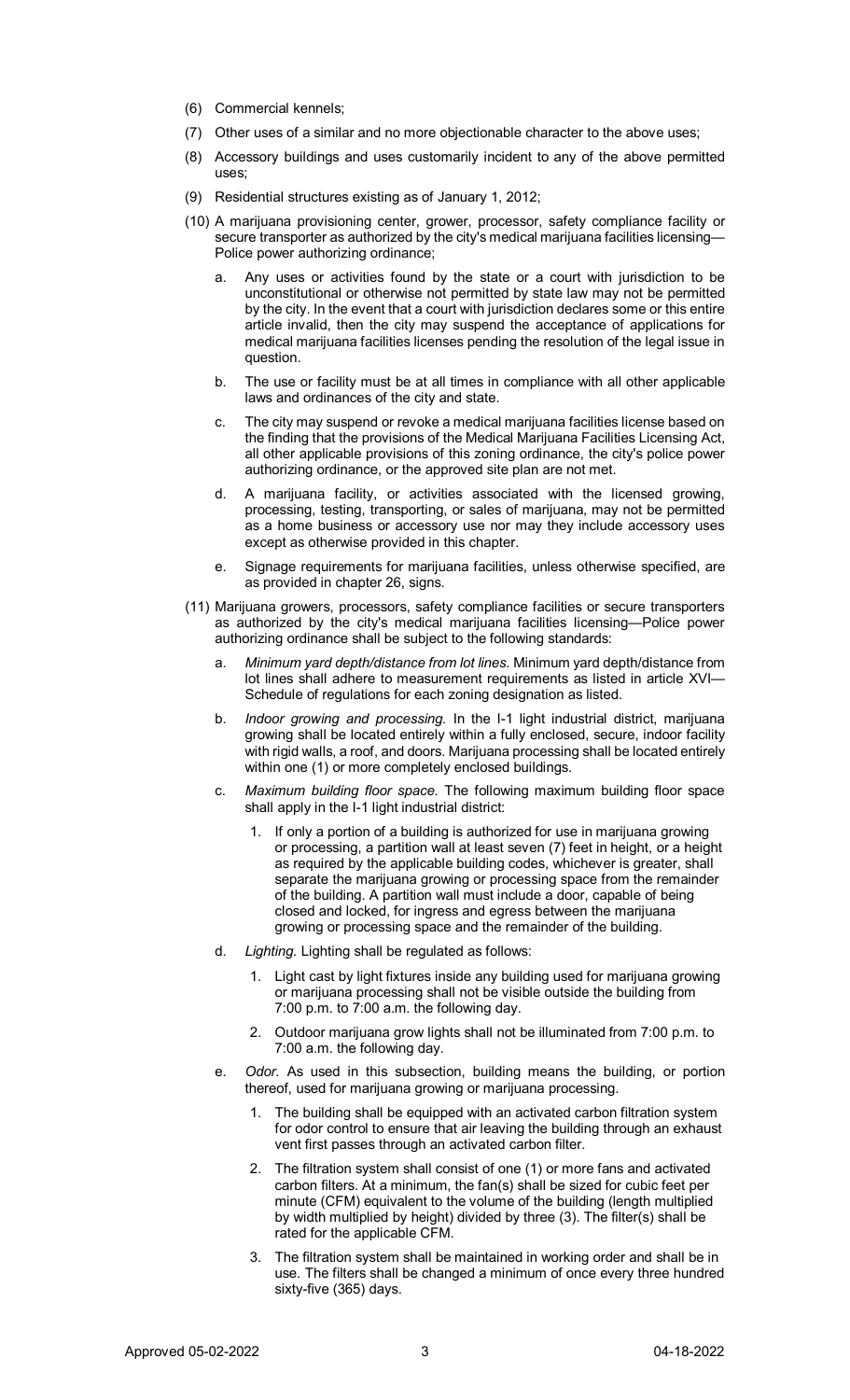- 4. Negative air pressure shall be maintained inside the building.
- 5. Doors and windows shall remain closed, except for the minimum length of time needed to allow people to ingress or egress the building.
- 6. An alternative odor control system is permitted if the applicant submits and the municipality accepts a report by a mechanical engineer licensed in the state demonstrating that the alternative system will control odor as well or better than the activated carbon filtration system otherwise required. The municipality may hire an outside expert to review the alternative system design and advise as to its comparability and whether in the opinion of the expert it should be accepted.
- f. *Security cameras.* Security cameras must be used and shall be directed to record only the subject property and may not be directed to public rights-of-way as applicable, except as required to comply with licensing requirements of the state. Recordings shall be kept for ninety (90) days.
- g. *Buffer zones.* A marijuana grower, processor, safety compliance facility, or secure transporter may not be located within the distance specified from the uses below as determined by the city. Distance shall be measured as stipulated in the Michigan Liquor Control Act as follows:
	- 1. A marijuana grower, processor, safety compliance facility, or secure transporter may not be located within two hundred (200) feet of the real property comprising or used by a public or private elementary, vocational, or secondary school. The distance between the school building and the marijuana grower, processor, safety compliance facility, or secure transporter must be measured along the center line of the street or streets of address between two (2) fixed points on the center line determined by projecting straight lines, at right angles to the center line, from the part of the school building nearest to the marijuana grower, processor, safety compliance facility, or secure transporter and from the part of the marijuana grower, processor, safety compliance facility, or secure transporter nearest to the school building.
	- 2. A marijuana grower, processor, safety compliance facility, or secure transporter may not be located within one hundred (100) feet of a residentially zoned structure. The distance between the residential zoned structure and the marijuana grower, processor, safety compliance facility, or secure transporter must be measured along the center line of the street or streets of address between two (2) fixed points on the center line determined by projecting straight lines, at right angles to the center line, from the part of the residentially zoned structure nearest to the marijuana grower, processor, safety compliance facility, or secure transporter and from the part of the marijuana grower, processor, safety compliance facility, or secure transporter nearest to the residentially zoned structure.
	- 3. A marijuana grower, processor, safety compliance facility, or secure transporter may not be located within one hundred (100) feet of a vacant residentially zoned parcel. The distance between the residential zoned vacant parcel and the marijuana grower, processor, safety compliance facility, or secure transporter must be measured along the center line of the street or streets of address between two (2) fixed points on the center line determined by projecting straight lines, at right angles to the center line, from the intersection of the minimum front or rear yard and side yard setback requirement nearest to the marijuana grower, processor, safety compliance facility, or secure transporter and from the part of the marijuana grower, processor, safety compliance facility, or secure transporter nearest to the intersection of the minimum front or rear yard and side yard setback requirement.

SECTION 2. SEVERABILITY. If any section, subsection, sentence, clause or phrase of this article is, for any reason, held to be unconstitutional, such decision shall not affect the validity of the remaining portions of this article. The city hereby declares that it would have passed this ordinance, and each section, subsection, clause or phrase thereof, irrespective of the fact that any one (1) or more sections, subsections, sentences, clauses and phrases be declared unconstitutional.

SECTION 3. AVAILABILITY. This ordinance may be purchased or inspected in the city clerk's office, Monday through Friday between the hours of 9:00 a.m. and 5:00 p.m.

SECTION 4. EFFECTIVE DATE. This amendment shall become effective May 9, 2022.

Motion supported by Mayor Pro-Tem Osika.

Roll Call Vote.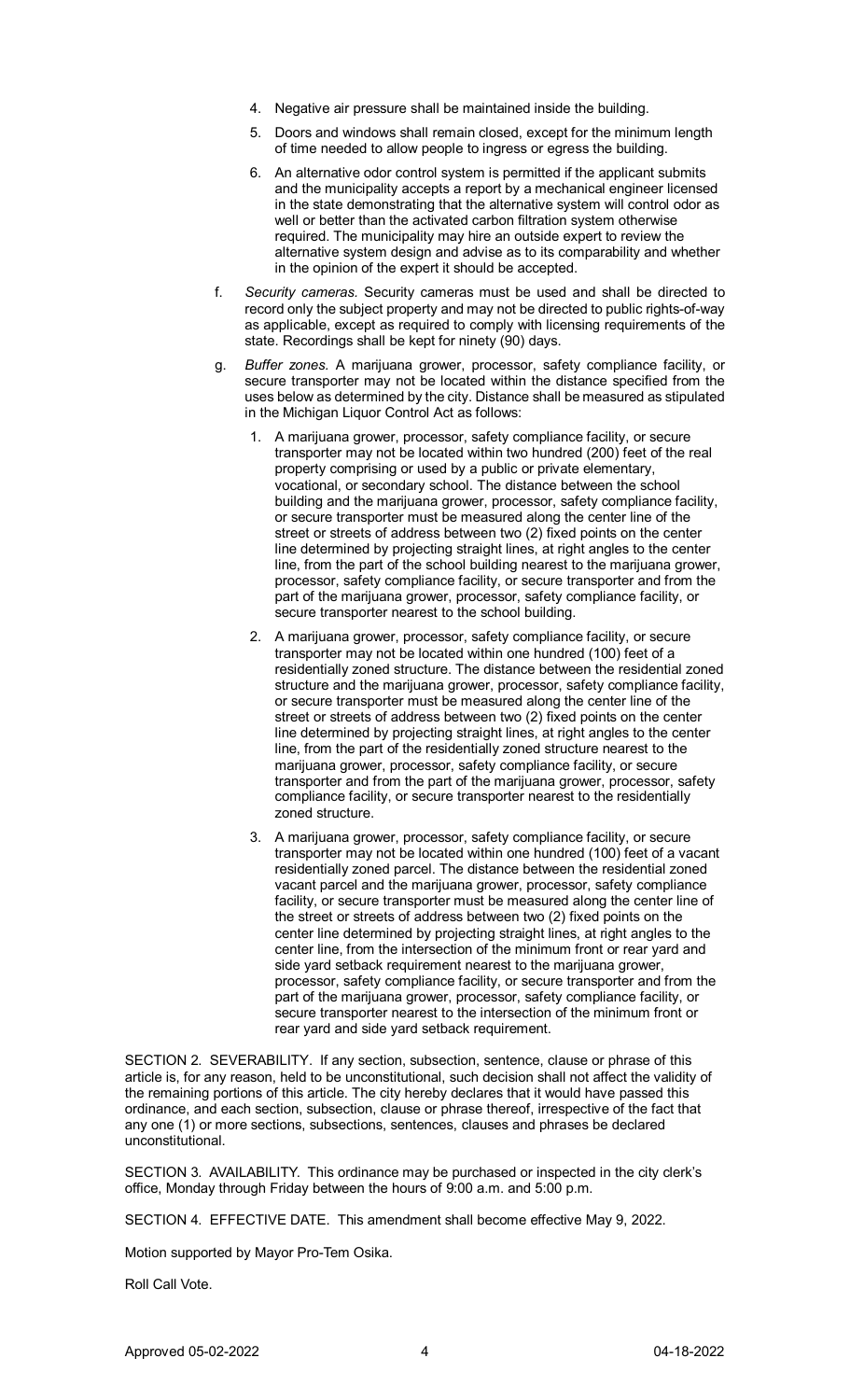- AYES: Councilmember Teich, Mayor Pro-Tem Osika, Councilmembers Fear, Pidek and Mayor Eveleth.
- NAYS: Councilmember Haber.
- ABSENT: Councilmember Law.

# *CITIZEN COMMENTS AND QUESTIONS*

Ed Urban, 601 Glenwood, has been in contact with the city's engineer about a manhole cover. He also gave information on the Sanford dams and the charge for metal detecting in the area.

### *CONSENT AGENDA*

Motion by Mayor Pro-Tem Osika to approve the Consent Agenda as follows:

**Set Public Hearing - 2022-2023 City Budget.** Set required Public Hearing pursuant to Chapter 8 of the City Charter for Monday, May 2, 2022 at 7:30 p.m. in Council Chambers at City Hall, 301 West Main Street, to receive citizen comment regarding the 2022-2023 Proposed City Budget.

**Emergency Repair Authorization – Repair South Clarifier at Water Treatment Plant.** Approved emergency repair of south clarifier at the Water Treatment Plant by Westech Engineering, LLC and authorized payment to the contractor in the amount of \$15,305.00 as follows:

# **RESOLUTION NO. 59-2022**

#### **AUTHORIZING EMERGENCY REPAIR OF THE SOUTH CLARIFIER AT THE WATER TREATMENT PLANT BY WESTECH ENGINEERING, LLC OF AMES, IOWA**

WHEREAS, the City of Owosso, Shiawassee County, Michigan, is required to maintain a constant supply of treated water to its city and regional customers in accordance with state and federal regulatory requirements; and

WHEREAS, the ability to treat and deliver potable on demand was compromised as result of the inoperability of the south clarifying unit, and emergency repair of the unit was necessary to ensure the continued supply of treated water on demand; and

WHEREAS, the City's Director of Public Services and Utilities determined the necessity for the emergency repair, acquired Westech Engineering, LLC to perform the services necessary to fully restore the South Clarifier to full operating condition, reviewed the invoice for emergency services provided by Westech, and recommends authorizing payment to Westech for said services in the amount of \$15,305.00.

NOW THEREFORE BE IT RESOLVED by the City Council of the City of Owosso, Shiawassee County, Michigan that:

- FIRST: The City of Owosso has heretofore determined that it was advisable, necessary and in the public interest to authorize the emergency repair of the south clarifier at the Water Treatment Plant by the original equipment manufacturer, Westech Engineering, LLC of Ames, Iowa.
- SECOND: The purchase agreement between the City of Owosso and Westech Engineering, LLC is in the form of a Westech Quotation and City Purchase Order.
- THIRD: The accounts payable department is authorized to submit payment to Westech Engineering, LLC in the amount of \$15,305.00.
- FOURTH: The above expenses shall be paid from water account No. 591-901-977.000.

**Professional Services Agreement – Hydrogen Sulfide Study** Authorized Professional Utilities Engineering Services Agreement with Fishbeck for a Hydrogen Sulfide (H<sub>2</sub>S) Study to identify chemical gases present in the waste flow from the four service units utilizing the Wastewater Treatment Plant (WWTP) in an amount not to exceed \$30,000.00, and further authorized payment based on unit prices to the engineer for completed work as follows:

# **RESOLUTION NO. 60-2022**

#### **AUTHORIZING THE EXECUTION OF AN AGREEMENT FOR PROFESSIONAL UTILITIES ENGINEERING SERVICES WITH FISHBECK**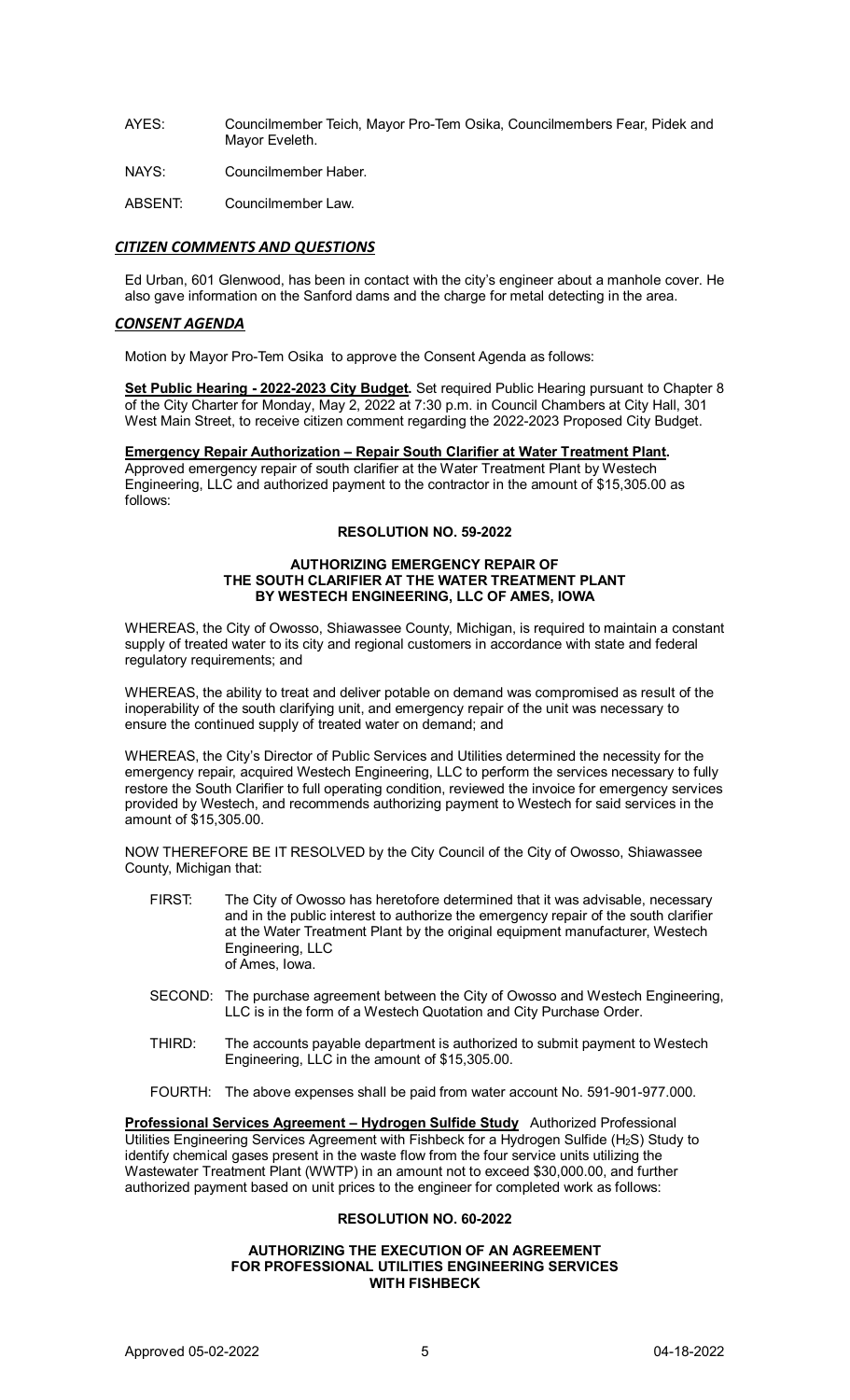### **FOR THE WWTP HYDROGEN SULFIDE STUDY**

WHEREAS, testing has shown there to be an increase in the level of hydrogen sulfide  $(H_2S)$ entering the Waste Water Treatment Plant (WWTP), to a point where it is beginning to corrode some of the newly installed equipment at the plant; and

WHEREAS, the Owosso Mid-Shiawassee County WWTP Review Board and the City's Director of Public Services & Utilities suggest having a Hydrogen Sulfide (H<sub>2</sub>S) Study performed to identify the chemical gases present in the waste flow from the four service units and at the City of Owosso Wastewater Treatment Plant (WWTP) and propose possible options for remediation; and

WHEREAS, proposals were sought from the City's Qualification Based Selection list of engineering firms to perform said study; and

WHEREAS, the Owosso Mid-Shiawassee County WWTP Review Board and the City's Director of Public Services & Utilities recommend Fishbeck, Thompson, Carr & Huber, Inc. dba Fishbeck as the most qualified firm to perform the study, in an amount not to exceed \$30,000.00.

NOW THEREFORE BE IT RESOLVED by the City Council of the City of Owosso, Shiawassee County, Michigan that:

- FIRST: The City of Owosso has heretofore determined that it is advisable, necessary and in the public interest to contract with Fishbeck for engineering services to complete a Hydrogen Sulfide (H<sub>2</sub>S) study to identify chemical gases present at the WWTP and in the waste flow from the four governmental units it services.
- SECOND: The Mayor and City Clerk are authorized and instructed to sign the document substantially in the form attached as Addendum No. 3 to an Agreement for Professional Utilities Engineering Services between the City of Owosso and Fishbeck, Thompson, Carr & Huber, Inc. dba Fishbeck.
- THIRD: The accounts payable department is authorized to submit payment to Fishbeck, according to unit prices, in an amount not to exceed \$30,000.00 upon satisfactory completion of the work or portion thereof.
- FOURTH: The above expenses shall be paid from the Wastewater Fund Account, with proportional reimbursement from the remaining service units according to the terms of the 1977 Waste Water Treatment Plant Operation Agreement, as amended.

**Mid Michigan Custom Car Show Traffic Control Order** Approved application of Andy Genovese for use of Washington Street from Main Street to Mason Street and Exchange Street from Water Street to Park Street on Sunday, June 12, 2022 from 7:00am to 6:00pm for the Mid-Michigan Custom Car Show and authorize Traffic Control Order No. 1468 formalizing the request.

**Check Register – March 2022.** Affirmed check disbursements totaling \$1,089,616.63 for March 2022.

Motion supported by Councilmember Teich.

Roll Call Vote.

| AYES: | Mayor Pro-Tem Osika, Councilmembers Fear, Pidek, Teich, Haber and Mayor |
|-------|-------------------------------------------------------------------------|
|       | Eveleth.                                                                |
| NAYS: | None.                                                                   |

ABSENT: Councilmember Law.

### *ITEMS OF BUSINESS*

### **Medical Marijuana License Transfer Request**

This item would approve transfer of the Medical Marihuana Provisioning Center License, located at 1115 Corunna Avenue, from GH Processing to DCAD, LLC. City Manager Henne noted this would give the new license holder eight months to open the facility. Mayor Pro-Tem Osika asked if this was the same location of the previous license transfer. Henne affirmed it was the same location and that licenses stay with the properties except in extenuating circumstances and only with council approval.

Motion by Mayor Pro-Tem Osika to approve transfer of the Medical Marihuana Provisioning Center License, located at 1115 Corunna Avenue, from GH Processing to DCAD, LLC.

Motion supported by Councilmember Fear.